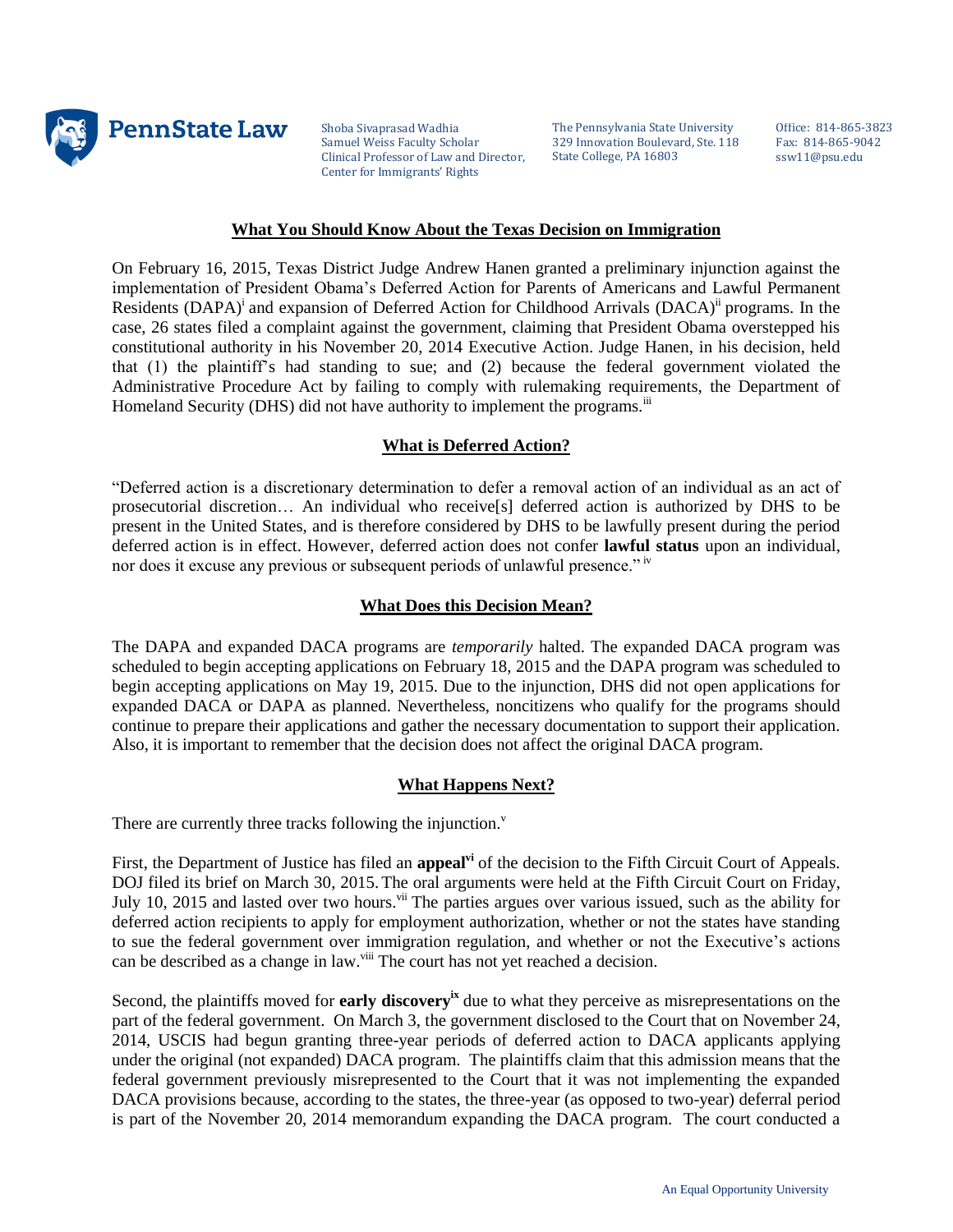hearing to address the plaintiffs' motion on March 19, 2015. On April 7, 2015, Judge Hanen sided with the plaintiffs and partially granted the Motion for Early Discovery.<sup>x</sup> He gave the government until April 21, 2015 to provide the required documents. The government submitted the required documents on April 30, 2015.

Third, the federal government filed an **emergency motion to stay the order**,<sup>xi</sup> so that it could move forward in implementing the DAPA and extended DACA programs while the case is pending. Initially, the government filed the motion with the District Court for the Southern District of Texas on February 23, 2015, which is the court that granted the preliminary injunction. On April 7, 2015, Judge Hanen denied the government's Motion to Stay.<sup>xii</sup> The government also filed an emergency stay motion with the Fifth Circuit Court of Appeals on March 12, 2015. The plaintiffs opposed and the Court took the unusual step of setting a hearing to consider oral arguments on the motion for an emergency stay. That hearing was held on April 17, 2015 in front of a three-judge panel. The hearing lasted roughly two and a half hours. On May 26, 2015, the Fifth Circuit denied the motion to stay in a two-judge majority decision.<sup>xiii</sup> The Court based this decision on the opinion that "[a] stay would enable DAPA beneficiaries to apply for driver's licenses and other benefits, and it would be difficult for the states to retract those benefits or recoup their costs even if they won on the merits."<sup>xiv</sup> The dissenting judge, Judge Higginson, on the other hand, wrote an opinion in support of the government stating that the emergency stay should have been granted.<sup>xv</sup> The Department of Justice has announced that it will not file the emergency stay with the Supreme Court, but will instead focus on the appeal on the merits of the injunction. $x^{0i}$ 

# **Responses to the Hanen Injunction**

As stated by the Press Secretary of the White House, "[t]he Supreme Court and Congress have made clear that the federal government can set priorities in enforcing our immigration laws—which is exactly what the President did when he announced commonsense policies to help fix our broken immigration system. Those policies are consistent with the laws passed by Congress and decisions of the Supreme Court, as well as five decades of precedent by presidents of both parties who have used their authority to set priorities in enforcing our immigration laws.

"The Department of Justice, legal scholars, immigration experts, and the district court in Washington, D.C. have determined that the President's actions are well within his legal authority. Top law enforcement officials, along with state and local leaders across the country, have emphasized that these policies will also benefit the economy and help keep communities safe. The district court's decision wrongly prevents these lawful, commonsense policies from taking effect and the Department of Justice has indicated that it will appeal that decision."<sup>xvii</sup>

*American Immigration Lawyers Association (AILA*): "Throughout his findings of APA violations, the judge ignores the fact of an existing rule that covers DACA and DAPA;" "AILA is confident the federal government will ultimately prevail and that DAPA and expanded DACA will be fully implemented."<sup>xviii</sup>

*National Immigration Law Center (NILC):* "Today's decision brought the court far outside the legal mainstream and away from public opinion, which supports the step President Obama took toward finally beginning to fix our dysfunctional immigration system."xix

*American Immigration Counsel (AIC*): "The new deferred action initiatives, which include Deferred Action for Parents of Americans and Lawful Permanent Residents (DAPA) and expansion of Deferred Action for Childhood Arrivals (DACA), are based on the well-established authority of Presidents and other executive branch officers to allocate and prioritize finite enforcement resources."xx

In addition to the support of these various national organizations, 104 immigration law professors and scholars have expressed their support of the federal government in a letter discussing the flaws of Hanen's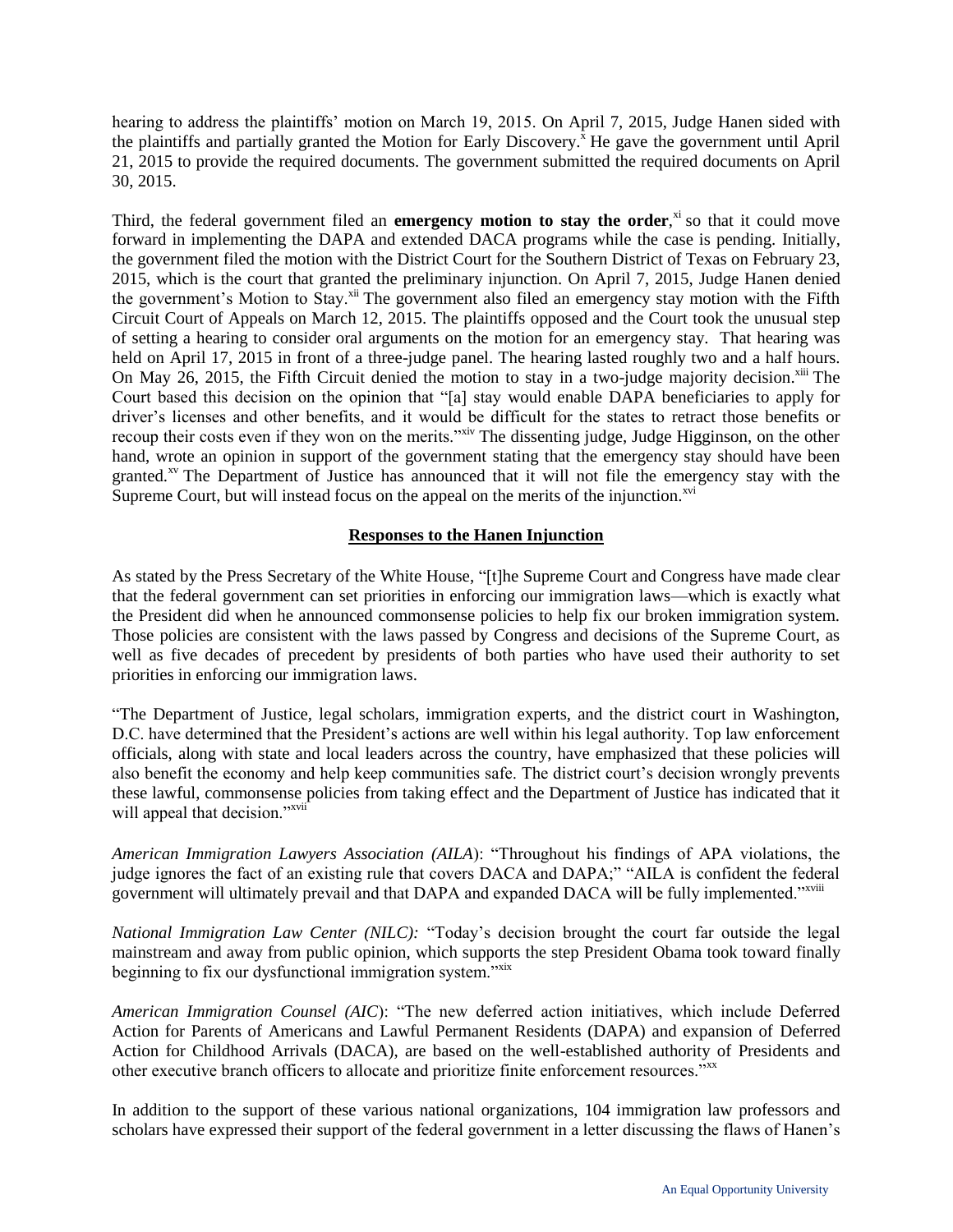decision.<sup>xxi</sup> As the letter states, "We believe that Judge Hanen's opinion is deeply flawed and that DAPA and the expansion of DACA are well within the legal authority of the federal executive."<sup>xxii</sup>

Along these same lines, 109 immigration law professors have signed an amicus brief in support of the government's appeal to the Fifth Circuit. The brief outlines the legality of implementing these programs. It states "Deferred action, as applied to both individual noncitizens and classes of noncitizens, is a well established form of enforcement discretion that has been recognized by Congress, formal agency regulations, and the Courts."<sup>xxiii</sup>

Also, an amicus brief has been filed on behalf of the mayors of New York, Los Angeles, and 71 other cities and counties. The brief discusses the ways in which the Executive Action would benefit the public interest.<sup>xxiv</sup> It states "The Executive Action is a practical and much-needed exercise of enforcement discretion that will allow those who qualify under expended DACA and DAPA to participate more fully and safely in their cities, counties, and communities."<sup>xxv</sup>

## *\*Current as of August 1, 2015.xxvi*

 $\overline{a}$ 

<sup>&</sup>lt;sup>i</sup> In order to qualify for DAPA, the applicant must: have, as of November 20, 2014, a son or daughter who is a U.S. citizen or lawful permanent resident; have resided in the United States since before January 1, 2010; are physically present in the United States on November 20, 2014, and at the time of filing the application; not have a lawful immigration status on November 20, 2014, are not an enforcement priority, and; have no other factors that make the grant of deferred action inappropriate. Memorandum from Jeh Charles Johnson, Secretary, on Exercising Prosecutorial Discretion with Respect to Individuals Who Came to the United States as Children and with Respect to Certain Individuals Who Are the Parents of U.S. Citizens or Permanent Residents (November 20, 2014) (available at: [http://www.dhs.gov/sites/default/files/publications/14\\_1120\\_memo\\_deferred\\_action.pdf\)](http://www.dhs.gov/sites/default/files/publications/14_1120_memo_deferred_action.pdf).

<sup>&</sup>lt;sup>ii</sup> In order to qualify for the expanded DACA program, the applicant must: have entered the United States before the age of sixteen; have lived in the United States since January 1, 2010; either be in school or have graduated from high school; have not been convicted of certain crimes. Memorandum from Jeh Charles Johnson (November 20, 2014); *see also* The Obama Administration's DAPA and Expanded DACA Programs, National Immigration Law Center (January 23, 2015), [http://www.nilc.org/dapa&daca.html.](http://www.nilc.org/dapa&daca.html)

iii *State of Texas v. United States of America*, 2015 U.S. Dist. LEXIS 18551. (S.D. Tex. Feb. 16, 2015).

iv Consideration of Deferred Action for Childhood Arrivals Process: Frequently Asked Questions, U.S. Citizenship and Immigration Services (October 23, 2014), [http://www.uscis.gov/humanitarian/consideration-deferred-action](http://www.uscis.gov/humanitarian/consideration-deferred-action-childhood-arrivals-process/frequently-asked-questions)[childhood-arrivals-process/frequently-asked-questions.](http://www.uscis.gov/humanitarian/consideration-deferred-action-childhood-arrivals-process/frequently-asked-questions)

 $\rm v$  AILA Quicktake #121: The Latest on Executive Action Litigation (March 12, 2015),

[http://aila.org/publications/videos/quicktakes/quicktake-121-latest-on-imm-action-litigation.](http://aila.org/publications/videos/quicktakes/quicktake-121-latest-on-imm-action-litigation)

 $\frac{v_i}{v}$  In a civil case, parties may appeal a court decision by sending it to a higher court for review. An appeal is "usually based on arguments that there were errors in the trial's procedure or errors in the judge's interpretation of the law." The higher court then will decide either to affirm the trial court's decision or to reverse and remand the decision. (How Courts Work, American Bar Association,

[http://www.americanbar.org/groups/public\\_education/resources/law\\_related\\_education\\_network/how\\_courts\\_work/](http://www.americanbar.org/groups/public_education/resources/law_related_education_network/how_courts_work/appeals.html) [appeals.html.](http://www.americanbar.org/groups/public_education/resources/law_related_education_network/how_courts_work/appeals.html))

vii Oral Argument, *State of Texas, et al. v. USA, et al* (July 10, 2015) (No. 15-40238), *available at:*  [http://www.ca5.uscourts.gov/OralArgRecordings/15/15-40238\\_7-10-2015.mp3.](http://www.ca5.uscourts.gov/OralArgRecordings/15/15-40238_7-10-2015.mp3)

viii Shoba Sivaprasad Wadhia, *Immigration argument at the fifth circuit*, The Hill (July 14, 2015),

[http://thehill.com/blogs/congress-blog/judicial/247862-immigration-argument-at-the-fifth-circuit;](http://thehill.com/blogs/congress-blog/judicial/247862-immigration-argument-at-the-fifth-circuit) Molly Hennessy-Fiske, *Appeals court scrutinizes Obama immigration action as activists rally outside*, Los Angeles Times (July 10, 2015), [http://www.latimes.com/nation/la-na-immigration-obama-daca-20150710-story.html#page=1.](http://www.latimes.com/nation/la-na-immigration-obama-daca-20150710-story.html#page=1)

ix Although parties are not typically permitted to seek discovery until the parties have conferred, a court may grant a motion seeking early discovery in consideration of factors, including, but not limited to, good cause, prejudice to the responding party, and potential harm resulting from a denial of the motion. (Peter Meier and Elizabeth Dorsi, Using Expedited Discovery With Preliminary Injunction Motions, American Bar Association (March 3, 2014), [http://apps.americanbar.org/litigation/committees/businesstorts/articles/winter2014-0227-using-expedited](http://apps.americanbar.org/litigation/committees/businesstorts/articles/winter2014-0227-using-expedited-discovery-with-preliminary-injunction-motions.html)[discovery-with-preliminary-injunction-motions.html.](http://apps.americanbar.org/litigation/committees/businesstorts/articles/winter2014-0227-using-expedited-discovery-with-preliminary-injunction-motions.html)